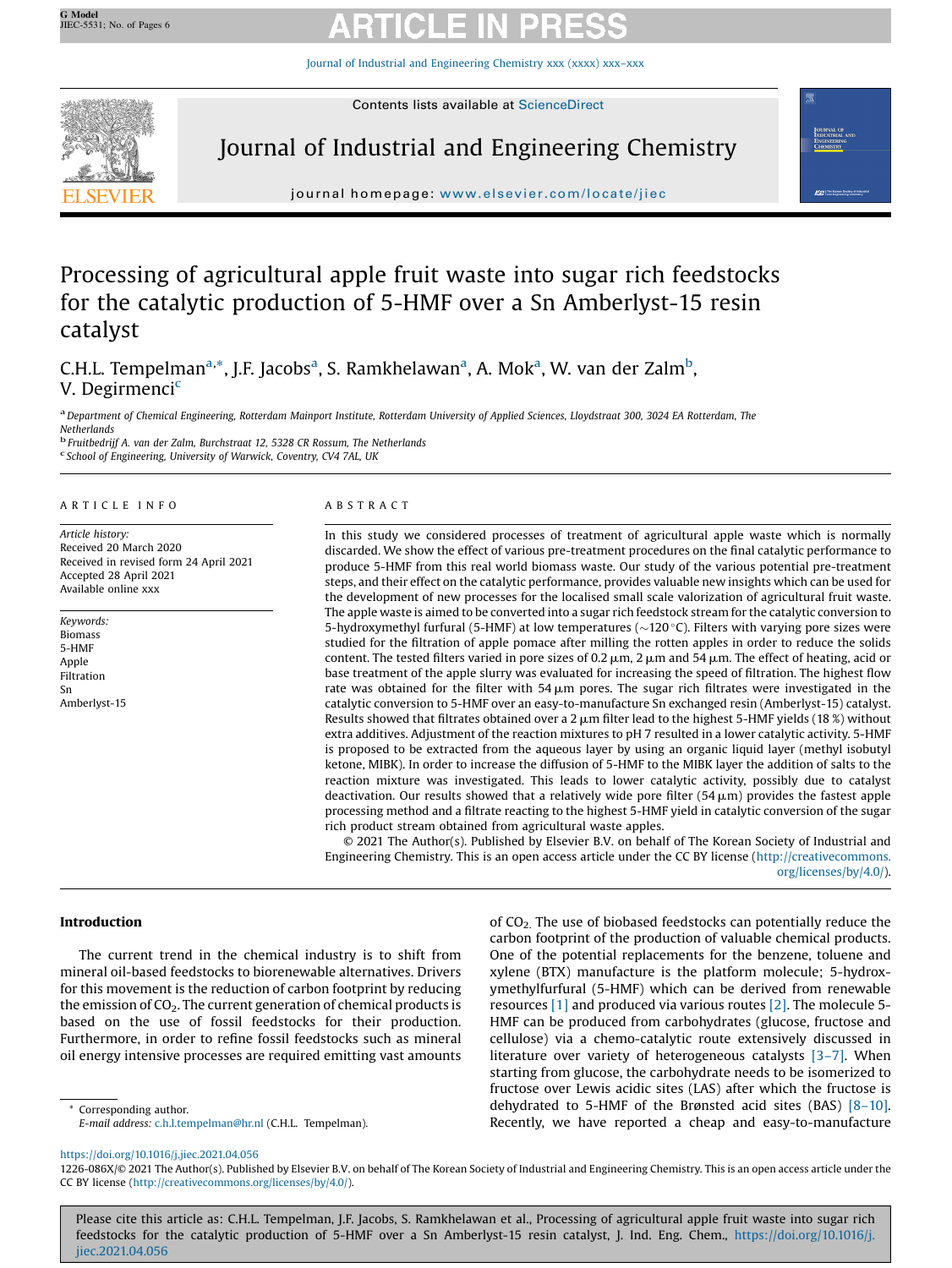catalyst based on an acidic resin exchanged with tin chloride (Sn(II)  $Cl<sub>2</sub>$ ) with high activity for the glucose to 5-HMF conversion [\[11\]](#page-5-0). The present catalyst shows good activity at process temperatures as low as  $120^{\circ}$ C.

Since carbohydrates are abundant in nature as (hemi-)cellulose and free sugars in many fruits, 5-HMF can be an interesting alternative platform molecule for the transition of the chemical industry [\[12\].](#page-5-0) Many research papers discuss the production of 5- HMF from wood derived cellulose which can be a clean bulk source of glucose carbohydrates [\[13](#page-5-0)–16]. Such resources are of interest to produce bulk products like plastics (e.g. polyethylenefuranoate, PEF). However, agriculture produces a large volume of waste containing high volumes of carbohydrate feedstock in the form of (hemi-)cellulose and free sugars [17–[19\]](#page-5-0). The latter group can be found in high concentrations in fruit waste in the form of glucose, fructose and sucrose [\[20\]](#page-5-0). A large agricultural sector in the Netherlands is apple farming which produces a substantial stream of apples not suitable for sale due to inconsistencies (e.g. rotten spots) [\[21\].](#page-5-0) The use of such feedstocks due to strongly varying compositions and batch volumes is not suitable for the production of bulk products like plastics, but more for the production of fine chemicals and pharmaceutical ingredients [\[22,23\].](#page-5-0)

Unlike dedicated crops, such as sugar cane and beet streams as a source of carbohydrates, the use of second-generation biomass (e.g. rotten apples) is substantially more challenging due to the complex composition of the feedstock material. The biomass needs to be hydrolysed to break the polysaccharides such as cellulose to monosaccharides. Furthermore, the remaining solids need to be separated from the product stream (sugar water), which potentially lead to problems when applying such feedstocks into a process. Gullón et al. [\[20\]](#page-5-0) have analysed the contents of apples into detail and showed the composition of apples to be a complex mixture of proteins, lipids, phenolics, minerals and vitamins. In this study we consider apples to be divided in two components, apple juice and apple pomace which mainly consists of (hemi) cellulosic and lignin. The high solid content of apples could lead to adsorption to the catalyst surface and, thus leads to catalyst deactivation. Also, feeding the highly viscous slurry obtained by processing the apples could lead to mechanical blocking of the catalytic reactor. This necessitates the removal of solid content from the slurry before feeding the sugar rich liquor feedstock to the reactor. In order to reduce the solid content and increase the monosaccharide content an additional hydrolysis step is beneficial. A study by Parmar and Rupasingha [\[24\]](#page-5-0) discusses the effect of an acid treatment with diluted acid to reduce the cellulose content in biomass waste.

In this study we identified the effects of various pre-treatment approaches of biomass waste from apple farming on the catalytic conversion of the sugar rich feedstock to 5-HMF. Our results on these effects could help to develop processes for the local production of 5-HMF from sugar rich agricultural waste streams. Many studies have investigated the use of model reaction mixtures using pure sugars. However, in order to develop new processes for the conversion of realistic sugar rich biomass mixtures the treatment of real biomass into a sugar rich feedstock and the catalytic evaluation is essential. Especially the low temperature conversion (120 $\degree$ C) using cheap catalyst systems could enable the local conversion of agricultural waste into high value chemicals such as 5-HMF which can be used as starting material to produce pharmaceutical ingredients and fine chemicals. In this study, we investigate and discuss a promising route to process solid apples into a sugar rich feedstock which can be catalytically converted to 5-HMF at low temperatures. Fig. 1 shows a schematic representation of the different steps for the upgrading of apple waste material to 5-HMF. In route A, the mixture after milling is directly filtered and neutralised before the clear filtrate is converted to 5-HMF,

<span id="page-1-0"></span>C.H.L. Tempelman, J.F. Jacobs, S. Ramkhelawan et al. Journal of Industrial and Engineering Chemistry xxx (xxxx) xxx–xxx



Fig. 1. Flow diagram for the upgrading of rotten apples into a sugar rich feedstock for the low temperature catalytic conversion to 5-HMF.

while in route B the mixture is pre-treated before the filtration and neutralisation. We discuss the effect of filter type and prefiltration hydrolysis of the apple waste biomass on the catalytic conversion of the recovered sugars towards 5-HMF. For the filtration of apple pomace and apple juice we have investigated two types of filtration, namely fine pore (0.2  $\mu$ m pores), medium pore (2  $\mu$ m pores) and large pore filtration (54  $\mu$ m pores). For the hydrolysis of the prefiltered apple slurry, we investigated the influence of heating and acid or base addition. We also report the effect of neutralization of the filtrates and the effect of salt addition on the catalytic performance. Increasing the pH to 7 could allow the use of cheaper materials to withstand corrosion and could prevent the undesired side reactions which could potentially cause catalyst deactivation. The addition of salt has been reported to be beneficial for the transfer of HMF from the water phase to the methyl isobutyl ketone (MIBK) phase [\[25,26\]](#page-5-0). For the catalytic evaluation we use the resin catalyst that is one times exchanged with  $Sn(II)Cl<sub>2</sub>$ . This resin catalyst we have reported earlier [\[11\]](#page-5-0) which has shown excellent performance for the conversion of glucose, fructose and sucrose sugars to HMF at low temperatures ( $120^{\circ}$ C).

### Experimental

### Filtration experiments

For the preparation of the mixture by milling, typically 1500 g of solid apple material weighed. The apples were cut into 4 parts and put in the blender (Vitamix Total Nitrution Center, 2 L) at a blade cutting speed of 32,000 rpm. The collected slurry is denoted as AS, acronym for Apple Slurry. A part (1000 mL) of the apple slurry was diluted with water in a 1.0:1.3 AS to water ratio. The diluted apple mixture is named as AS\_Diluted.

A part (500 mL) of the diluted apple mixture was filtered via various filtration types. One part was filtered using a ceramic candle filter (Labortherm,  $0.2 \mu m$  pores) which was connected to a glass laboratory water jet pump to create a vacuum over the system. The apple juice filtrates collected according this method are denoted as "AF\_0.2  $\mu$ m". Another part (500 mL) of the diluted apple slurry was filtrated using a fabric filter (SEFAR TETEX mono, 05-1001-SK-054, 54  $\mu$ m pores). These filtrate samples are denoted as "AF\_54 $\mu$ m". Another part of the diluted apple pomace was filtered over a paper filter with 2  $\mu$ m pores (Schleiger & Schüll, blue band 589/3). The apple juice filtrates collected according this method are denoted as " $AF_2 \mu m$ ". All slurry and filtrate samples were stored in the refrigerator.

The pH was measured using a Metrohm 913 pH meter. Prior to the measurement the apparatus was calibrated using Merck buffers of pH 4.00, pH 7.00 and pH 10.00. The liquid samples were left to warm to ambient temperatures before the pH measurements were conducted.

The solid contents of the various slurries, filtrates and residues obtained after filtration by weighing before and after drying the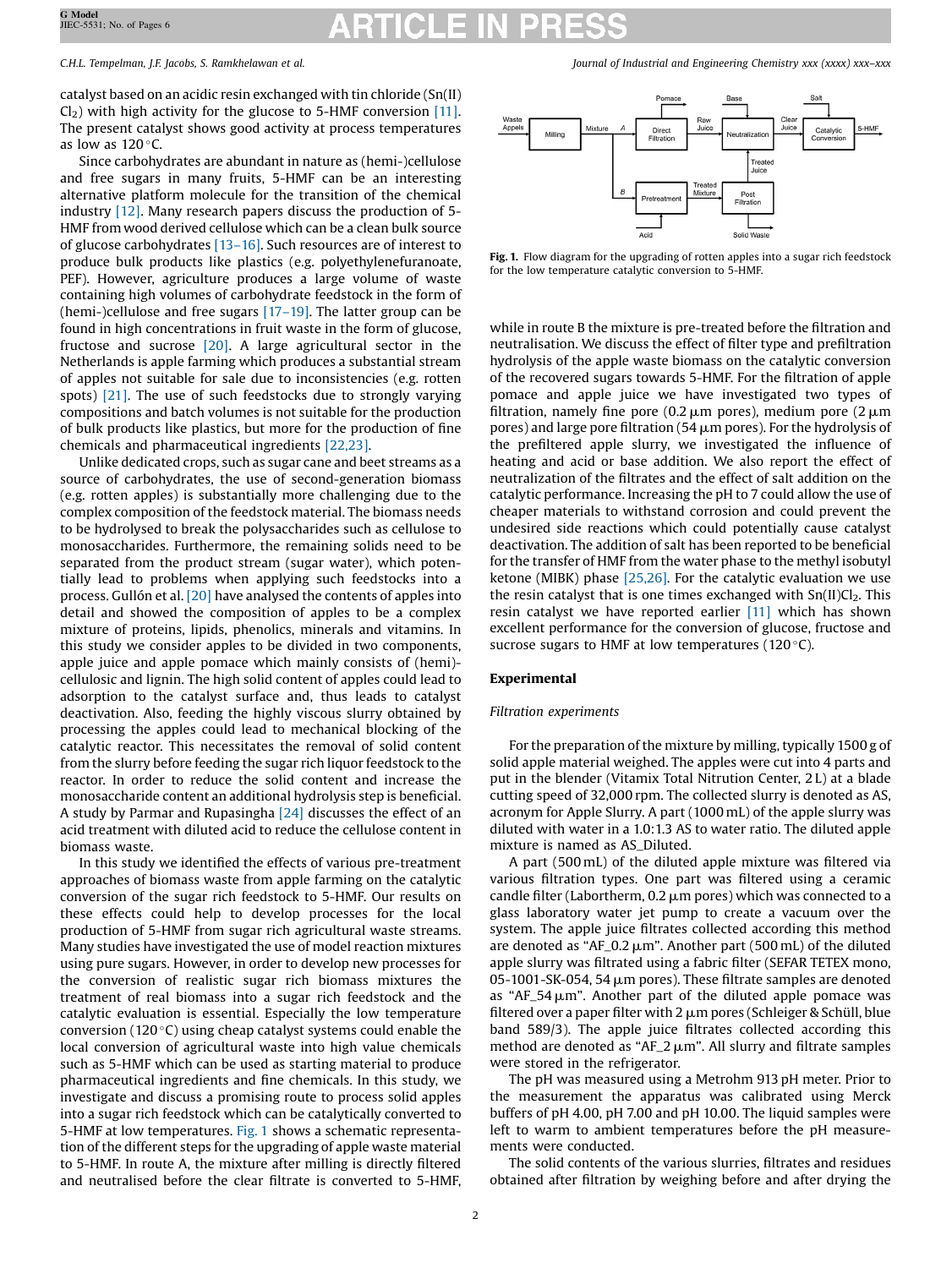samples. To be able to determine the dry solid content samples were dried in an oven overnight a set temperature of  $120^{\circ}$ C.

# Neutralization experiments

For the neutralization of the apple filtrates (raw and treated juice) 0.1 M NaOH (Merck) and 1 M  $Na<sub>2</sub>CO<sub>3</sub>$  (Merck) aqueous solutions were prepared. Typically, 10 mL of filtrate was neutralized using either the NaOH or  $Na<sub>2</sub>CO<sub>3</sub>$  solution. The pH was monitored using a 913 Metrohm pH meter.

# Catalytic evaluation

For the evaluation of the catalysts in batch mode, typically 2 mL of apple filtrate solution (clear juice) and 2 mL methyl isobutyl ketone (MIBK, Merck) were added into an Ace Glass pressure tube #7 (rated 150 psi). Into each reaction tube 300 mg of catalyst was added. The Sn containing catalyst was prepared according the 1 time exchange procedure reported earlier [\[9\]](#page-5-0) which has been extensively characterized in this report and is from the same batch as reported there. The catalyst is denoted as "1xSn-Amb". After adding the catalyst, the pressure tubes were placed in a silicon oil bath and stirred using a magnetic stirrer. The reaction was quenched after the desired duration by placing the reactor tube into a beaker filled with ice-water mixture at zero degrees Celsius.

# Analysis of the apple juice filtrates

The organic MIBK layer was analysed using a GC8000 gas chromatograph (Interscience) equipped with a capillary column heated at 150 °C connected to a Flame Ionization Detector (FID). To quantify the 5-HMF content a calibration curve was prepared consisting of pure 5-HMF (Alfa Aesar) dissolved as 1.0 mg/mL, 2.5 mg/mL, 5 mg/mL, 10 mg/mL and 20 mg/mL concentrations dissolved in MIBK. The concentration of 5-HMF in the reaction samples was determined via interpolation. Nitrogen was used as the carrier gas. The water layer originating from the apple pommace was analysed using a Waters Aliance HPLC equipped with a 2414 RI detector which was heated to 50 $\degree$ C. The separation was done using a KS-801 HPLC Column and a Shodex KS-G Guard Column was used. A 0.001 M NaOH (VWR) miliQ water solution was used as the mobile phase which was pumped with a flow rate of 1.0 mL/min. To quantify the components in the water layer calibration curves were prepared for glucose (Merck), sucrose (Merck), fructose (Merck), Levulinic acid (Acros) and 5-HMF (Alfa Aesar) in the 0–300 mg/mL range. Prior to injection the water samples were filtered using a  $20 \mu m$  PTFE syringe filter. The reaction solutions were quantified by using external calibration. All analysis was within the error limits of  $\pm 5\%$ .

The total sugar concentration was calculated by summing up the sugars present in the treated or untreated filtrate liquor as shown in Eq.  $(1)$ .

$$
[Total sugar] = [Glucose] + [Fructose] + [Sucrose]
$$
\n(1)

<span id="page-2-0"></span>C.H.L. Tempelman, J.F. Jacobs, S. Ramkhelawan et al. Journal of Industrial and Engineering Chemistry xxx (xxxx) xxx–xxx

The yield varience (YV) for the glucose, fructose, sucrose and all sugars combined (Total sugar) was defined as the variation in sugar concentration between the fresh filtrate and the filtrates which have been treated or exposed to catalytic evaluation. This was calculated according formula (2) using glucose as an example.

$$
YV_{Glucose} = \left(\frac{[Glucose_{treated\ filter}]_{*}100\%}{[Glucose_{initial\ filter}]_{*}100\%}\right) - 100\%
$$
 (2)

The 5-HMF yield was calculated based on the initial total sugar concentration as depicted in formula (3).

$$
Y_{5-HMF} = \frac{[5 - HMF]}{[Total sugar_{initial}]} * 100\%
$$
 (3)

The Total sugar conversion in the catalytic evaluation is calculated according Eq. (4).

$$
X_{Total\ sugar} = \frac{[Total\ sugar_{initial}] - [Total\ sugar_{after\ reaction}]}{[Total\ sugar_{initial}]} * 100\%
$$
\n(4)

The selectivity of the catalyst to 5-HMF was calculated according Eq. (5).

$$
S_{5-HMF} = \frac{[5-HMF]}{[Total sugar_{initial}] - [Total sugar_{after reaction}]} * 100\% \quad (5)
$$

# Results

# Apple mixture filtration

Table 1 summarizes the properties of the apple slurry (AS) sample after milling the apples and the filtrates obtained after filtration of the AS\_diluted sample. Upon milling the apples into a mixture, a small amount  $(\sim 3\%)$  of material is lost as can be seen by the yield of 97% for the AS sample. Analysis of the solid content for the AS sample reveals a dry solid content of 12.9 wt.%. Analysis of the sugar composition reveals fructose to be the main component (67.3 mg/mL), followed by glucose (27.4 mg/mL), while the mixture contained sucrose in the lowest concentration (9.6 mg/mL). The sugar composition and filtration were similar for the samples before and after filtration. When comparing the amount of solid material present in the filtrates after filtering the AS\_Diluted sample differences can be observed. The sample filtrate obtained upon filtration over a fabric filter (AF\_54  $\mu$ m) showed a decrease of  $\sim$ 16 % in comparison to the unfiltered diluted apple slurry. Filtration of AS\_Diluted over a paper filter resulted in  $\sim$ 22% solid reduction in the final filtrate ( $AF_2 \mu m$ ). The highest filtration efficiency was obtained when the AS\_Diluted sample was exposed to filtration over the ceramic filter showing 0 % of solid content in the final  $AF_0.2 \mu m$  filtrate sample. The filtration time increased with smaller pore size of the filter material.

In an attempt to reduce filtration time, the apple slurry after dilution was treated by heat, acid and/or base treatment in order to hydrolyse the cellulose partially into monosaccharides and reduce

> Filtration speed (ml/min)

|                | Composition of the prepared filtrates. |                   |          |                                     |                                   |                    |                     |                    |                      |                  |                 |                          |
|----------------|----------------------------------------|-------------------|----------|-------------------------------------|-----------------------------------|--------------------|---------------------|--------------------|----------------------|------------------|-----------------|--------------------------|
| Sample         | Filter<br>type                         | Pore size<br>(աm) | рH       | Solid content<br>filtrate $(wt, %)$ | Solid residue<br>filter $(wt, %)$ | Glucose<br>(mg/mL) | Fructose<br>(mg/mL) | Sucrose<br>(mg/mL) | Total<br>sugar $(M)$ | 5-HMF<br>(mg/mL) | Yield<br>$(\%)$ | Filt<br>m)               |
| AS             |                                        |                   |          | 3.32 12.9                           | $\qquad \qquad -$                 | 27.4               | 67.3                | 9.6                | 0.55                 |                  | 97              |                          |
| AS Diluted -   |                                        |                   | 3.37 5.1 |                                     | $\overline{\phantom{m}}$          | 12.2               | 24.8                | 3.8                | 0.22                 | 0                | 97              | $\overline{\phantom{0}}$ |
| $AF_54\mu m$   | Fabric                                 | 54                | 3.42 4.3 |                                     | 0.7                               | 11.8               | 26.4                | 3.8                | 0.22                 | 0                | 88              | 20                       |
| $AF_2 \mu m$   | Paper                                  | 2                 | 3.44 4.0 |                                     | 1.0                               | 11.1               | 24.8                | 3.6                | 0.21                 | 0                | 84              | 1.7                      |
| $AF_0.2 \mu m$ | Ceramic 0.2                            |                   | 3.24 0.0 |                                     | 5.1                               | 12.0               | 26.0                | 3.4                | 0.22                 |                  | 79              | 0.8                      |

\* Compared to the initial amount of raw biomass feedstock.

Table 1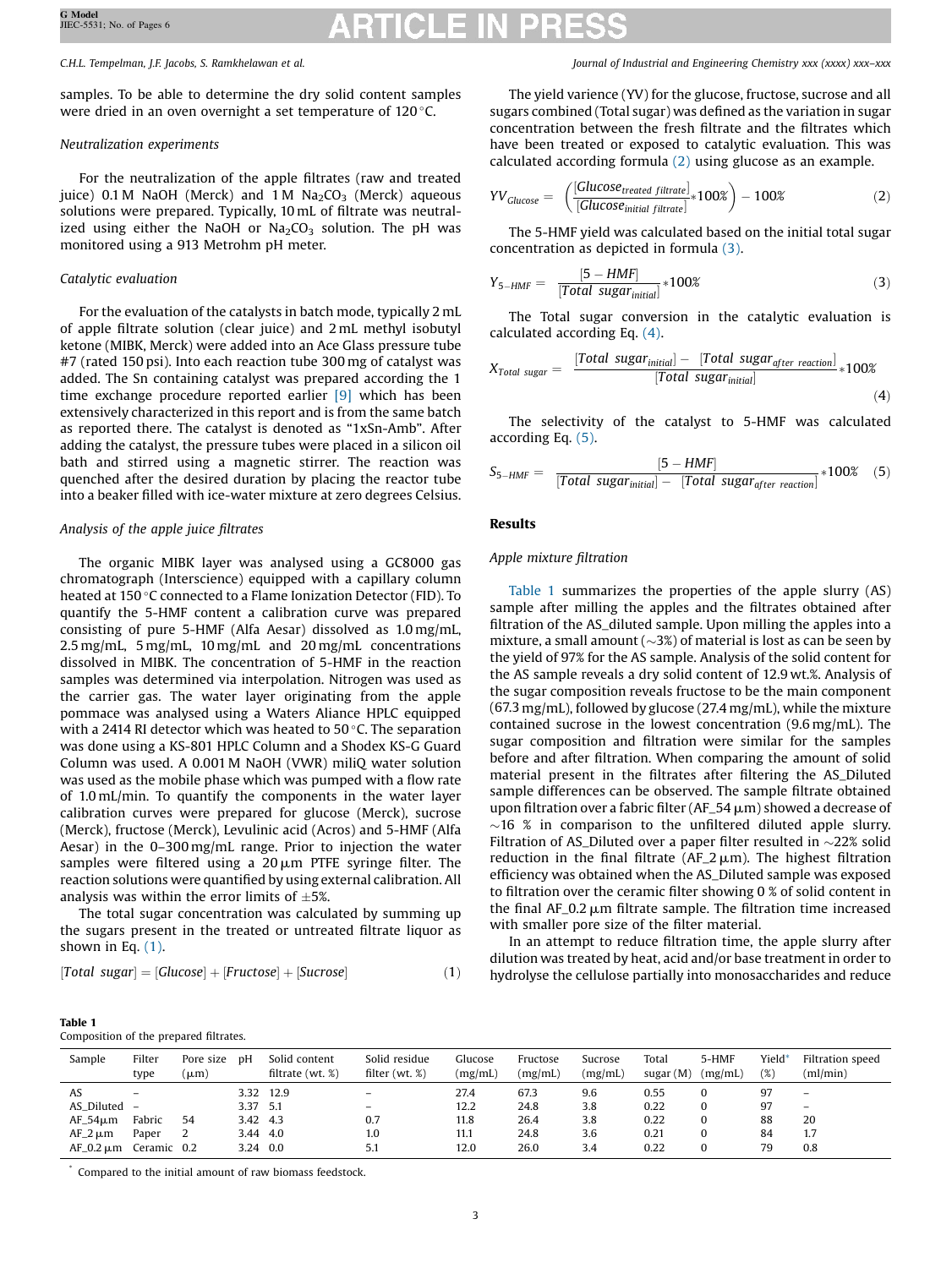### C.H.L. Tempelman, J.F. Jacobs, S. Ramkhelawan et al. Journal of Industrial and Engineering Chemistry xxx (xxxx) xxx–xxx

### Table 2

Effect on sugar composition after pre-treatment of the apple slurry followed by filtration over the  $0.2 \mu m$  filter.

| Sample              | Temperature<br>$^{\circ}$ C)                       | Duration<br>(min)                  | Additive                                                                            | Slurry : HCl ratio<br>(w/w)                                                                                                     | pH                                                        | $\text{YV}_{\text{Glucose}}^*$ (%)                             | $\text{YV}_{\text{Fructose}}^{*}$ (%)           | $\text{YV}_{\text{Success}}^{*}$ (%)               | $\text{YV}_{\text{Total sugar}}^*$ (%)       |
|---------------------|----------------------------------------------------|------------------------------------|-------------------------------------------------------------------------------------|---------------------------------------------------------------------------------------------------------------------------------|-----------------------------------------------------------|----------------------------------------------------------------|-------------------------------------------------|----------------------------------------------------|----------------------------------------------|
| $AF_0.2 \mu m^{**}$ | $\equiv$<br>100<br>100<br>100<br>100<br>100<br>100 | 30<br>120<br>240<br>30<br>30<br>30 | -<br>-<br>$\overline{\phantom{0}}$<br>$\overline{\phantom{0}}$<br>HCl<br>HCl<br>HCl | $\overline{\phantom{0}}$<br>$\overline{\phantom{0}}$<br>$\overline{\phantom{0}}$<br>$\qquad \qquad =$<br>200:1<br>100:1<br>50:1 | 3.22<br>3.22<br>3.22<br>3.22<br>$1.5\,$<br>$1.5\,$<br>1.5 | $\Omega$<br>$+28$<br>$+41$<br>$+36$<br>$+36$<br>$+40$<br>$+34$ | $+6$<br>$+12$<br>$+2$<br>$+12$<br>$+13$<br>$+3$ | $-87$<br>$-99$<br>$-99$<br>$-99$<br>$-92$<br>$-88$ | $+5$<br>$+9$<br>$+1$<br>$+7$<br>$+9$<br>$+2$ |

 $\degree$  The yield variance (YV) was calculated according Eq. [\(2\).](#page-2-0) The concentrations of the various sugars determined for the fresh AF\_0.2  $\mu$ m presented in [Table](#page-2-0) 1 were used as the initial concentrations in the equation to calculate the various YV.

The fresh AF\_0.2  $\mu$ m filtrate concentrations were taken as the reference for the YV calculations, hence the YV of 0% for this entry.

the solids content of the mixture. The influence of this pretreatment method was tested on the ceramic filter since this filter was prone to the slowest filtration flux. Filtration testing showed that the flux through the ceramic filter was not affected by the pretreatment procedure. The sugar content of the final filtrate mixture after pre-treatment and filtration were determined and is summarized in Table 2. The results show an alteration in the sugar composition upon pre-treatment and filtration resulting in a higher total sugar content. The highest sugar content was obtained when using solely heat treatment for 2 h. Similar concentrations were reached at a shorter reaction period of 0.5 h when HCl (1.0 M) was added during heat treatment. No sucrose was observed in the reaction liquor after heat treatment even after addition of HCl. It is likely to assume that the increase in sugar content can be ascribed to the hydrolysis of the β-linkage in the sucrose molecule linking the glucose and fructose moiety. Interestingly, the sucrose concentration is slightly higher for the samples treated with HCl. This can be attributed to depolymerization of cellulose.

A part of the apple juice filtrates was neutralized to pH 7 in order to investigate the effect of pH on the catalytic conversion. In order to neutralize the solution to pH 7, the apple juice filtrates were treated with NaOH and Na<sub>2</sub>CO<sub>3</sub>. The pH adjusted filtrates were measured in HPLC and the obtained results are shown in [Table](#page-4-0) 3. The results reveal that treatment of the apple juice with  $Na<sub>2</sub>CO<sub>3</sub>$  or NaOH did slightly increase the sugar content ( $\sim$ 5%) for almost all samples. The non-diluted apple mixture sample AS showed a small decrease in sugar content.

# Catalytic evaluation

The prepared apple mixtures and filtrates, both neutralized with NaOH or  $Na<sub>2</sub>CO<sub>3</sub>$  and not neutralized apple mixtures and filtrates were tested in catalytic experiments using the Amberlyst-15 exchanged for one time with a 1 M  $SnCl<sub>2</sub>$  solution as reported earlier [\[11\].](#page-5-0) The catalytic evaluation was conducted at 120 $\degree$ C and 2 h which are the optimal conditions for this catalyst. The results are summarized in [Table](#page-4-0) 4. Blank experiments conducted on the apple mixtures and the filtrates at  $120^{\circ}$ C for 2 h without catalyst revealed that no 5-HMF was formed. Heat treatment of the nondiluted AS lead to a strong reduction in the total sugar content. Interestingly, the largest reduction in total sugar content was obtained during the blank experiments for the diluted apple slurry (AS\_Diluted). Surprisingly, the AF\_2  $\mu$ m sample showed only a minor reduction in the total sugar content ( $\sim$ 6%). The sucrose yield was substantially lower, but is likely converted into fructose and glucose. Observing the yields of the separate sugars reveals that after the blank experiments no sucrose was observed, indicating that heat treatment partially leads to the hydrolysis into fructose and glucose. This also explains a slight increase in the glucose concentration for these samples and coincides with the findings

from the mixture pre-treatment using heating discussed in this paper.

Addition of the Sn-Amberlyst-15 catalyst to the reaction product and exposure to 2 h at 120 $\degree$ C leads to a strong reduction in the total sugar content to approximately 50% for all samples of the original sugar concentration. After neutralizing the reaction mixtures with NaOH and  $Na<sub>2</sub>CO<sub>3</sub>$  the sugar conversions were slightly higher compared to the non-neutralized samples. However, the yields to 5-HMF were substantially lower for the diluted apple slurry and the filtrates after neutralization. Interestingly, the activity of the Sn-Amberlyst-15 catalyst was hampered more severe in the apple slurry neutralized using  $Na<sub>2</sub>CO<sub>3</sub>$ .

# Effect of salt addition

The effect of salt addition and the type of cation was tested on the apple juice filtrates on the filtrates prepared with the  $54 \,\mathrm{\upmu m}$ filter since these samples showed the highest selectivity towards 5-HMF. The mixtures were catalytically tested for 2 h at 120 $\degree$ C and using MIBK as extraction fluid using the same acidic Amberlyst-15 resin exchanged for one time with a  $1 M$  SnCl<sub>2</sub> solution as used previously in this study. The salting out effect has been published before [\[25,26\]](#page-5-0) to support HMF diffusion towards the MIBK layer increasing the ratio of the HMF in MIBK to the HMF in water, further this ratio is referred to the partition coefficient. By removal of HMF from the water layer, the equilibrium of the tandem reaction can be shifted to HMF production and HMF is removed from the water layer thereby preventing by-product formation.

[Table](#page-4-0) 5 shows the results from the catalytic evaluation. The addition of salts to the reaction mixture lead to a substantially higher conversion of the present sugars in the order  $CaCl<sub>2</sub> > KCl$ NaCl. The yield in HMF however varied. The additions of KCl yielded similar amounts of 5-HMF, while the addition of  $CaCl<sub>2</sub>$  and NaCl showed lower yields towards 5-HMF. When studying the partition coefficients, a lower partition coefficient was obtained for reaction mixtures using NaCl (0.36) and KCl (0.68) compared to the reaction mixture without salt added (1.08). Addition of  $CaCl<sub>2</sub>$  leads to an increased partition coefficient of 1.88.

# Discussion

Three types of filters with varying in pore sizes have been evaluated for the separation of apple pomace and apple juice from an apple slurry after cutting them in a food processor and diluting in water to an apple pomace to water ratio of 1.0:1.3. The finest pore ( $\sim$ 0.2  $\mu$ m) filter showed the lowest filtration speeds which are likely due to pore blockage of the filter. A fine layer of solids was observed to be formed supporting this hypothesis. The prefiltered mixture was treated by heating, acid or base addition, but did not influence the filtration speed. The pre-treatment conditions were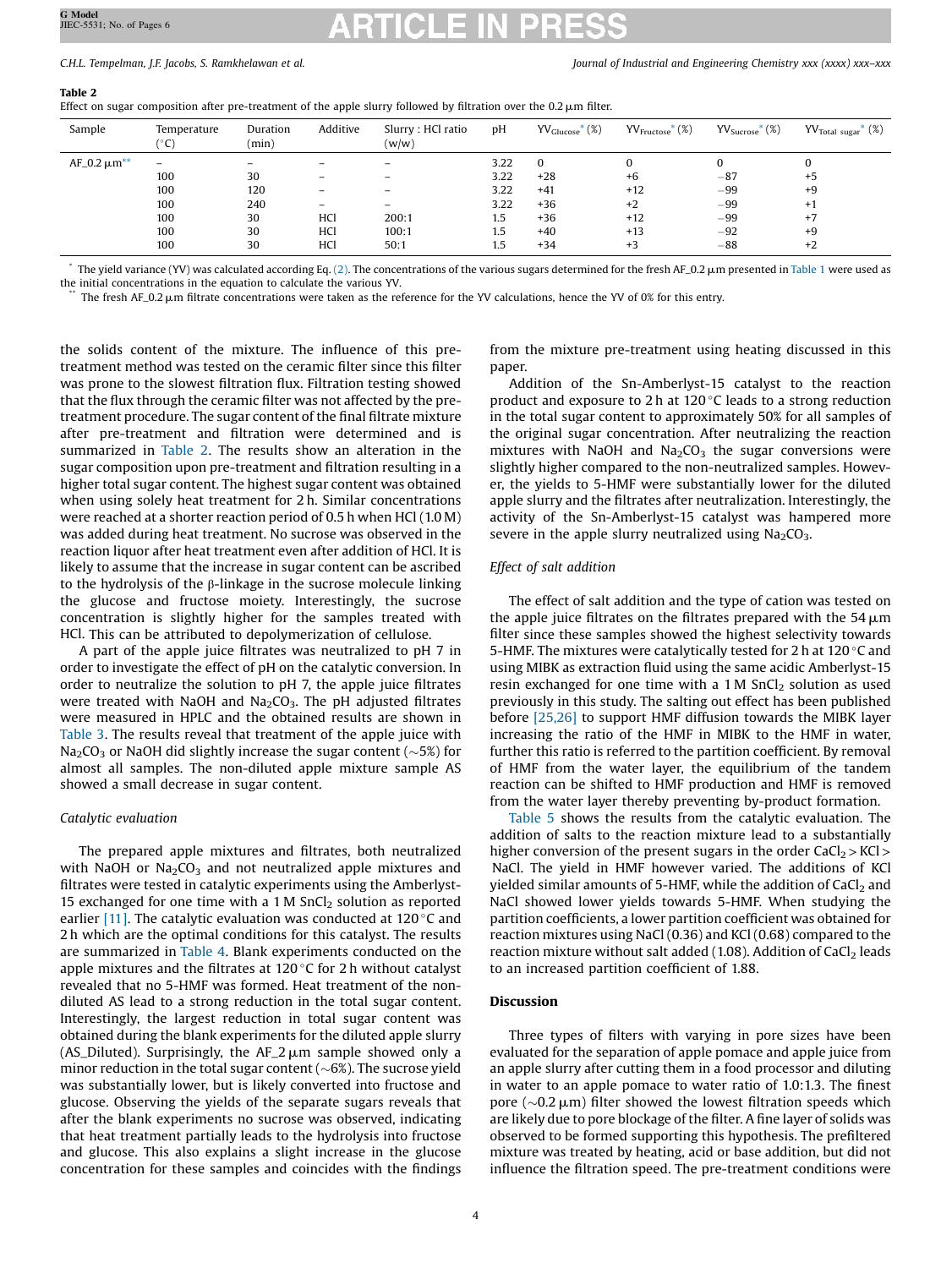# <span id="page-4-0"></span>C.H.L. Tempelman, J.F. Jacobs, S. Ramkhelawan et al. Journal of Industrial and Engineering Chemistry xxx (xxxx) xxx–xxx

# Table 3

Composition of the apple slurries and filtrates before and after neutralization.

| Sample         | Base                                      | υH   | Glucose concentration<br>(mg/mL) | Fructose concentration<br>(mg/mL) | Sucrose concentration<br>(mg/mL) | Total sugar concentration<br>(mol/l) | 5-HMF concentration (mg/<br>$mL$ ) |
|----------------|-------------------------------------------|------|----------------------------------|-----------------------------------|----------------------------------|--------------------------------------|------------------------------------|
| AS             |                                           |      | 3.32 27.4                        | 67.3                              | 9.6                              | 0.55                                 |                                    |
|                | NaOH                                      | 6.99 | 27.3                             | 61.8                              | 6.3                              | 0.51                                 |                                    |
|                | Na <sub>2</sub> CO <sub>3</sub>           |      | 7.00 33.6                        | 65.7                              | 8.0                              | 0.57                                 |                                    |
| AS_Diluted     | $\qquad \qquad -$                         | 3.37 | 12.2                             | 24.8                              | 3.8                              | 0.22                                 |                                    |
|                | <b>NaOH</b>                               | 7.00 | - 12.6                           | 26.9                              | 3.4                              | 0.23                                 |                                    |
|                | Na <sub>2</sub> CO <sub>3</sub>           |      | 7.01 13.7                        | 26.4                              | 3.7                              | 0.23                                 |                                    |
| $AF_54 \mu m$  | $\overline{\phantom{0}}$                  |      | 3.42 11.8                        | 26.4                              | 3.8                              | 0.22                                 |                                    |
|                | NaOH                                      | 6.98 | 12.4                             | 26.5                              | 3.1                              | 0.23                                 |                                    |
|                | Na <sub>2</sub> CO <sub>3</sub>           |      | 7.01 13.2                        | 26.7                              | 3.3                              | 0.23                                 |                                    |
| $AF_2 \mu m$   |                                           | 3.44 | 11.1                             | 24.8                              | 3.6                              | 0.21                                 |                                    |
|                | <b>NaOH</b>                               | 7.00 | 12.6                             | 26.3                              | 3.4                              | 0.23                                 |                                    |
|                | Na <sub>2</sub> CO <sub>3</sub>           |      | 7.00 12.8                        | 25.5                              | 3.6                              | 0.23                                 |                                    |
| $AF_0.2 \mu m$ | $\overline{\phantom{0}}$                  | 3.24 | 12.0                             | 26.0                              | 3.4                              | 0.22                                 |                                    |
|                | NaOH                                      | 7.02 | 12.2                             | 26.1                              | 3.1                              | 0.22                                 |                                    |
|                | Na <sub>2</sub> CO <sub>3</sub> 6.98 12.5 |      |                                  | 26.3                              | 3.3                              | 0.23                                 | 0                                  |

### Table 4

Results obtained from catalytic batch experiments.

| Sample             | Catalyst | Neutralizing Base               | $T (^{\circ}C)$ | t(h) | $\text{YV}_{\text{Glucose}}^*$ (%) | $\text{YV}_{\text{Fructose}}^*$ (%) | $\text{YV}_{\text{success}}^*$ (%) | $Y_{5-HMF}^*$ (%) | $S_{5-HMF}$ (%) | $X_{\text{Total sugar}}^*$ (%) |
|--------------------|----------|---------------------------------|-----------------|------|------------------------------------|-------------------------------------|------------------------------------|-------------------|-----------------|--------------------------------|
| AS                 |          |                                 | 120             | 2    | $+7$                               | $-28$                               | $-88$                              | $\bf{0}$          | $\mathbf{0}$    | 21                             |
|                    | 1xSn-Amb |                                 | 120             |      | $+1$                               | $-64$                               | $-90$                              | 12                | 26              | 47                             |
|                    | 1xSn-Amb | <b>NaOH</b>                     | 120             |      | $+13$                              | $-62$                               | $-94$                              | 5                 | 11              | 41                             |
|                    | 1xSn-Amb | Na <sub>2</sub> CO <sub>3</sub> | 120             |      | $+48$                              | $-46$                               | $-90$                              | 12                | 60              | 18                             |
| AS_Diluted         |          |                                 | 120             |      | $-4$                               | $-25$                               | $-11$                              | $\Omega$          | 0               | 31                             |
|                    | 1xSn-Amb |                                 | 120             |      | $-3$                               | $-81$                               | $-88$                              | 19                | 33              | 57                             |
|                    | 1xSn-Amb | <b>NaOH</b>                     | 120             |      | $-8$                               | $-68$                               | $-95$                              | 12                | 3               | 51                             |
|                    | 1xSn-Amb | Na <sub>2</sub> CO <sub>3</sub> | 120             |      | $-16$                              | $-77$                               | $-94$                              | 12                | 13              | 58                             |
| $AF_54 \mu m$      |          |                                 | 120             |      | $-13$                              | $-39$                               | $-38$                              | 0                 | 0               | 20                             |
|                    | 1xSn-Amb |                                 | 120             |      | $+10$                              | $-75$                               | $-88$                              | 17                | 33              | 51                             |
|                    | 1xSn-Amb | <b>NaOH</b>                     | 120             |      | $-3$                               | $-62$                               | $-95$                              | 5                 | 10              | 46                             |
|                    | 1xSn-Amb | Na <sub>2</sub> CO <sub>3</sub> | 120             |      | $-8$                               | $-76$                               | $-73$                              | 6                 |                 | 54                             |
| $AF_2 \mu m$       |          |                                 | 120             |      | $+7$                               | $-6$                                | $-88$                              | 0                 | $\Omega$        | 6                              |
|                    | 1xSn-Amb |                                 | 120             |      | $+15$                              | $-76$                               | $-87$                              | 18                | 36              | 50                             |
|                    | 1xSn-Amb | <b>NaOH</b>                     | 120             |      | $-3$                               | $-66$                               | $-97$                              | 5                 | 11              | 49                             |
|                    | 1xSn-Amb | Na <sub>2</sub> CO <sub>3</sub> | 120             |      | $-50$                              | $-91$                               | $-97$                              |                   | 4               | 78                             |
| $AF_0.2 \mu m$     |          |                                 | 120             |      | $-1$                               | $-11$                               | $-88$                              | 0                 | $\Omega$        | 11                             |
|                    | 1xSn-Amb |                                 | 120             |      | $+6$                               | $-77$                               | $-86$                              | 11                | 23              | 53                             |
|                    | 1xSn-Amb | <b>NaOH</b>                     | 120             |      | $-13$                              | $-69$                               | $-100$                             | 14                | 25              | 41                             |
|                    | 1xSn-Amb | Na <sub>2</sub> CO <sub>3</sub> | 120             |      | $-18$                              | $-67$                               | $-81$                              | 20                | 37              | 47                             |
| $AF_0.2 \mu m_HCl$ | 1xSn-Amb | NaOH                            | 120             |      | $-3$                               | $-75$                               | $-86$                              | 16                | 32              | $-49$                          |
|                    | 1xSn-Amb | Na <sub>2</sub> CO <sub>3</sub> | 120             | 2    | $-1$                               | $-72$                               | $-46$                              | 18                | 34              | $-48$                          |

The yield variance (YV) was calculated according Eq. [\(2\)](#page-2-0). The concentrations of the various sugars determined for the fresh filtrates presented in [Table](#page-2-0) 1 were used as the initial concentrations in the equation to calculate the various YV.

Table 5 The effect of type of salt and salt concentration on the catalytic conversion.

| Sample         | Salt                      | Temperature $(°C)$ | Reaction time (h) |       | $\rm{YY_{Glucose}}^*$ (%) $\rm{YY_{Fructose}}^*$ (%) | $\rm{YV_{Sucrose}}^{*}$ (%) | ${\rm Y}_{\rm HMF}$ (%) |     |       | $S_{HMF}$ (%) $X_{Total sugar}$ (%) Partition coefficient |
|----------------|---------------------------|--------------------|-------------------|-------|------------------------------------------------------|-----------------------------|-------------------------|-----|-------|-----------------------------------------------------------|
| $AF_54\mu m -$ |                           | 120                |                   | ıэ    | $-76$                                                | $-87$                       | 18                      | 36  | $-50$ | 1.00                                                      |
|                | 2.0 M NaCl                | 120                | ∼                 | $-13$ | $-69$                                                | $^{-100}$                   |                         | 19  | $-43$ | 0.36                                                      |
|                | <b>2.0 M KCI</b>          | 120                | ∼                 | $-18$ | $-67$                                                | $-81$                       | 19                      | - 1 | $-37$ | 0.68                                                      |
|                | $2.0 M$ CaCl <sub>2</sub> | 120                |                   | $-75$ | $-93$                                                | $-89$                       | 12                      | 12  | $-12$ | 1.88                                                      |

The yield variance (YV) was calculated according Eq. [\(2\)](#page-2-0). The concentrations of the various sugars determined for the fresh AF\_54  $\mu$ m presented in [Table](#page-2-0) 1 were used as the initial concentrations in the equation to calculate the various YV.

chosen in such way that they are applicable for local production. Likely the chosen conditions to pre-treat the apple mixture were too mild to breakdown the particles present in the mixture such as (hemi-)cellulose fibres or proteins blocking the filter. Interestingly, the pre-treatments did however increase the sugar contents of the mixtures. Possibly some poly-saccharides were (partly)hydrolysed resulting in the increase in mono-saccharide concentration. From this there could be potential in processing the filtered solids further to extract more sugars.

The catalytic evaluation revealed that neutralization of the reaction mixtures leads to slightly lower yields of 5-HMF compared to the fresh filtrates. Possibly the lower pH assists in the catalytic conversion of sugars to 5-HMF [\[27\]](#page-5-0). Also, the addition of cations can potentially lead to lower 5-HMF yields possibly due to catalyst deactivation. The free cations might exchange to the BAS, lowering the rate of fructose dehydration. Interestingly, the neutralization experiments as well as the addition of salts leads to higher glucose conversion which correlates to findings reported in literature [\[28\].](#page-5-0)